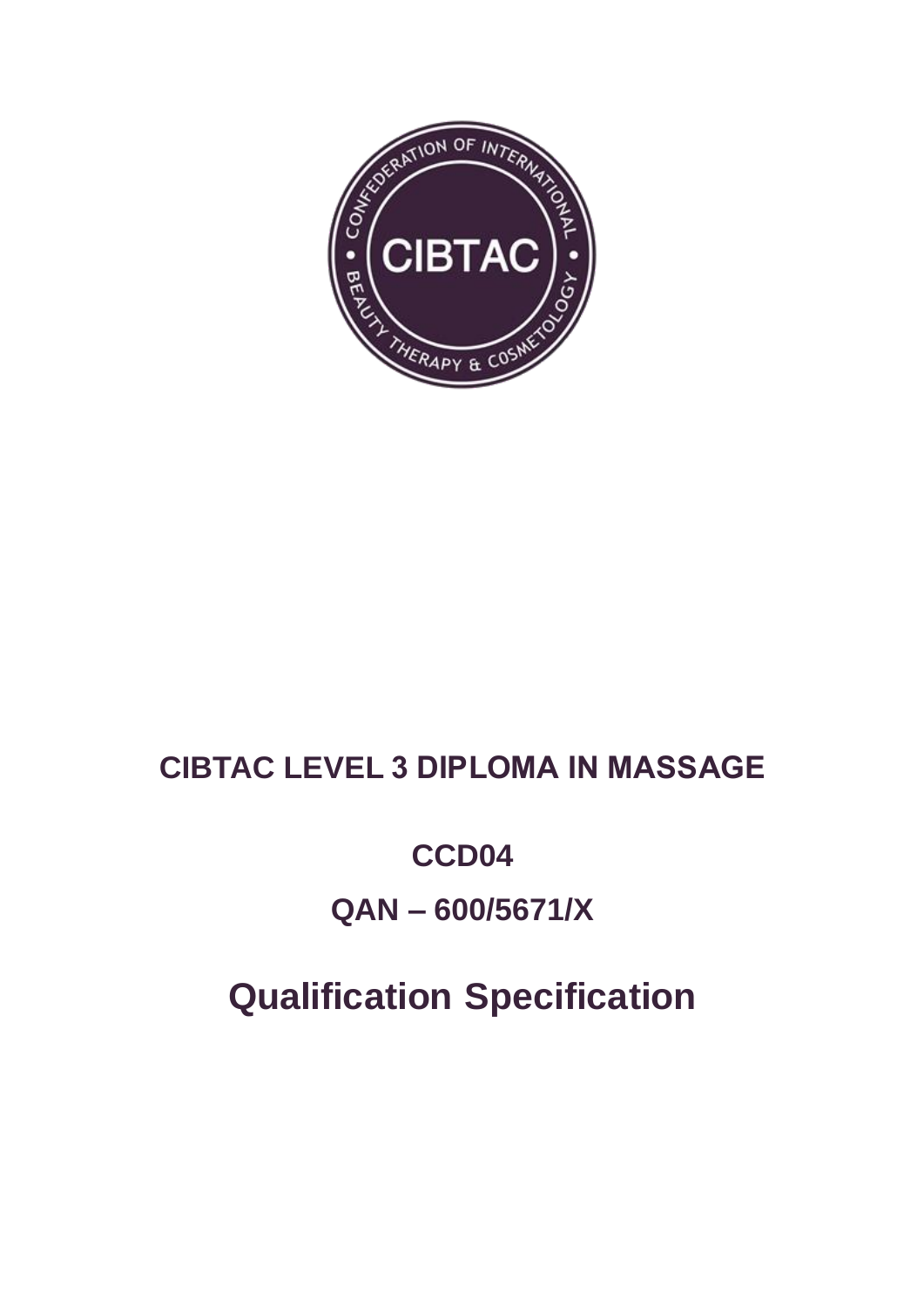# **CONTENTS**

| 1.  |  |
|-----|--|
| 2.  |  |
| 3.  |  |
| 4.  |  |
| 5.  |  |
| 6.  |  |
| 7.  |  |
| 8.  |  |
| 9.  |  |
| 10. |  |
| 11. |  |
| 12. |  |
| 13. |  |
| 14. |  |
| 15. |  |
| 16. |  |
| 17. |  |
| 18. |  |
| 19. |  |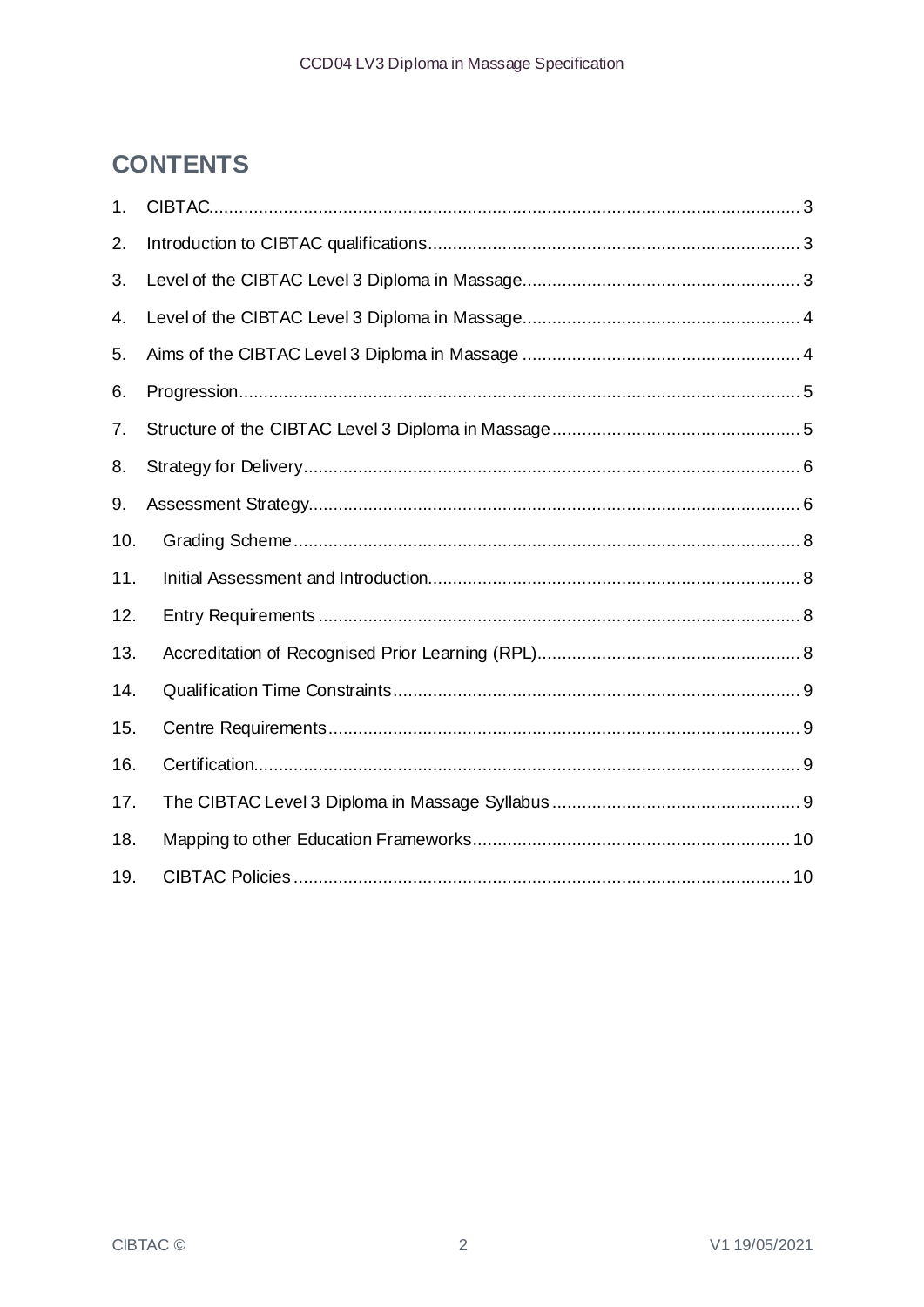# <span id="page-2-0"></span>**1. CIBTAC**

The Confederation of International Beauty Therapy and Cosmetology (CIBTAC) was established in 1977 as the education arm of The British Association of Beauty Therapy and Cosmetology (BABTAC). We are a not-for-profit organisation, continually reinvesting our income for the benefit of our accredited Centres and their Learners.

# <span id="page-2-1"></span>**2. Introduction to CIBTAC qualifications**

- **2.1** Each of our qualifications are developed through our close relationships with government agencies and employers from around the world, ensuring they are tailored to provide for the requirements of the international industry. Many of our Centres have been with CIBTAC for more than 30 years and their qualifying Graduates are sought after by first-rate employers because they are both educated to a high level and are salon ready.
- **2.2** Our qualifications are challenging, but highly attainable and designed to ensure an exceptional quality of Graduate is entering the sector whilst providing a flexible learning structure that allows each individual to design their portfolio of qualifications depending on their career aspirations. Qualifications are recognised by the England Government Regulated Qualifications Framework (RQF) which is often used to support local governments' qualifications throughout the world to enable international recognition for the Learner. If qualifications sit within a national qualification framework (such as the RQF) this enables greater recognition and comparability not only nationally, but also internationally where national qualification frameworks are referenced to the European Qualifications Framework (EQF).
- **2.3** CIBTAC ensures its qualifications are fit for purpose by mapping them to National Occupational Standards where they exist. Qualifications are supported by professional associations and external end examinations are structured to be similar to an industry trade test and therefore prepare Learners for seeking employment.

# <span id="page-2-2"></span>**3. Level of the CIBTAC Level 3 Diploma in Massage**

- **3.1** This qualification is listed in the Ofqual register of qualifications. The CIBTAC Level 3 Diploma in Massage provides knowledge and practical competence in Massage.
- **Knowledge descriptor (the Learner) Skills descriptor (Learner can)** • has factual, procedural and theoretical knowledge and understanding of a subject or field of work to complete tasks and address problems while well-defined, may be complex and non-routine • can interpret and evaluate relevant information and ideas is aware of the nature of the area of study or work is aware of different perspectives or approaches within the area of study or work identify, select and use appropriate cognitive and practical skills, methods and procedures to address problems that while well-defined, may be complex and non-routine use appropriate investigation to inform actions review how effective methods and actions have been
- **3.2** A Learner studying a Level 3 programme will be able to demonstrate the following: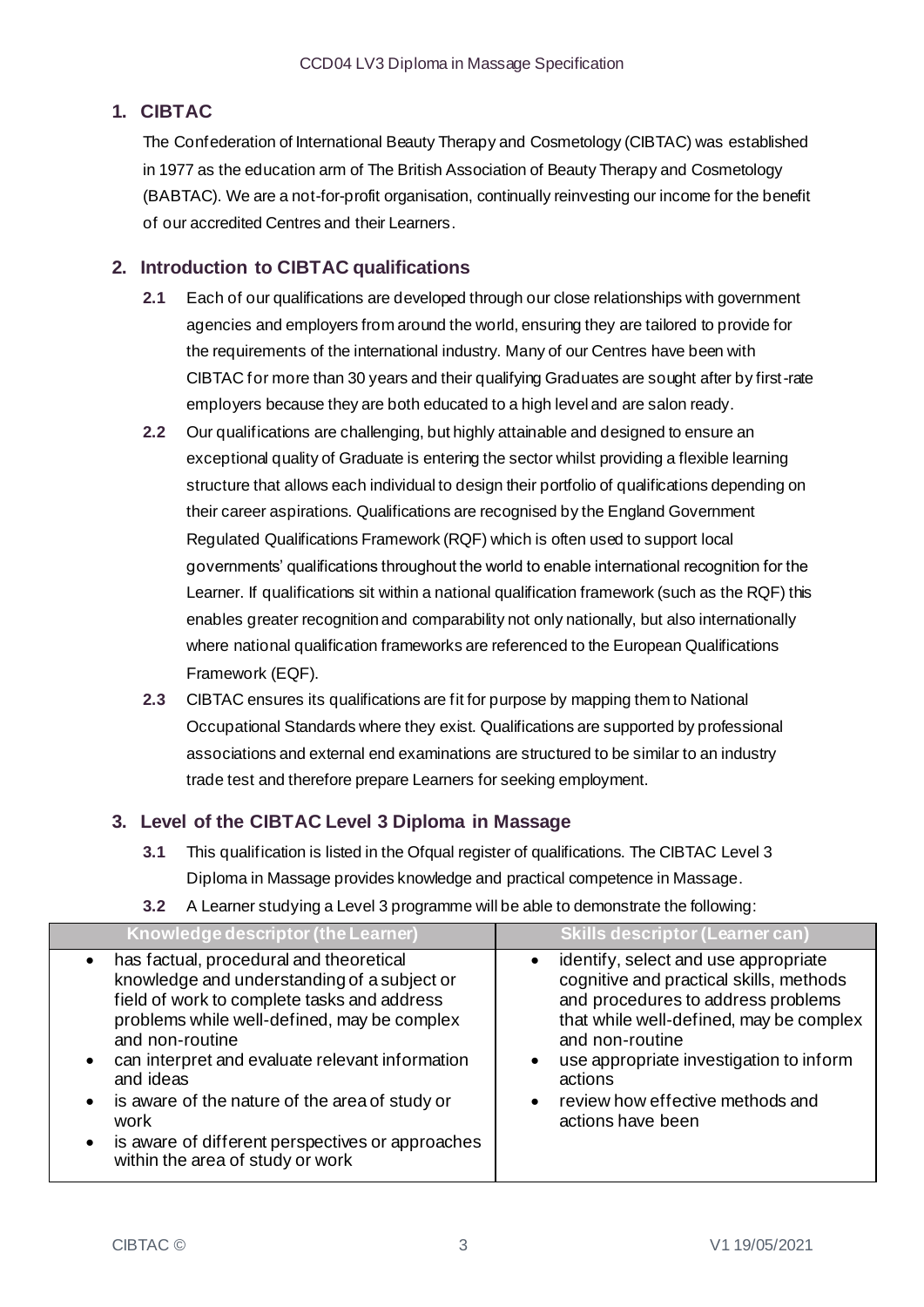# <span id="page-3-0"></span>**4. Level of the CIBTAC Level 3 Diploma in Massage**

**4.1** The CIBTAC Level 3 Diploma in Massage is a practical and knowledge-based qualification. It is aimed at equipping therapists with skills required for work in salons, destination/day spas, cruise ships and within the complementary therapy or healthcare sectors in an employed or self-employed capacity.

The units have been identified by employers as the most appropriate for working as a massage therapist, however, there are many CPD courses that can enhance the skills learnt and provide new techniques to ensure that the qualified therapist remains current and at the forefront of the industry.

# <span id="page-3-1"></span>**5. Aims of the CIBTAC Level 3 Diploma in Massage**

- **5.1** The CIBTAC Level 3 Diploma in Massage provides Learners with the knowledge and skills to carry out the recognised massage treatments in today's market.
- **5.2** The aim of the CIBTAC Level 3 Diploma in Massage is to:
	- Provide Learners with a challenging qualification that will enable them to gain the necessary knowledge and skills for work as a massage therapist.
	- Provide commercial skills in massage.
	- Encourage wider learning of alternative massage techniques, new treatments on the market and the CPD opportunities available on completion of the course.
	- Provide Learners with the opportunity to recognise the changing industry and be able to explore further avenues that will enhance skills in the future.
	- Provide Learners with the tools and terminology required to work within the beauty/complementary therapies industry.
	- Enable Learners to make informed and confident decisions relating to Clients' needs and requirements.
	- Provide knowledge of the health and safety requirements surrounding the beauty/complementary therapies industry.
	- Provide opportunities for Learners to develop the necessary skills and competencies to move on to further study or employment.
	- Encourage a deeper understanding of 'effective communication' with Clients and team members.
	- Provide Learners with the necessary skills and knowledge to set up their own business as a self-employed massage therapist.
- **5.3** The content of the CIBTAC Level 3 Diploma in Massage is shown below.

Practical elements of the CIBTAC Level 3 Diploma in Massage will enable Learners to:

- Maintain health, safety and security practices within the salon/working environment.
- Follow emergency procedures.
- Communicate effectively with Clients.
- Provide Client care.
- Prepare and provide body massage treatments.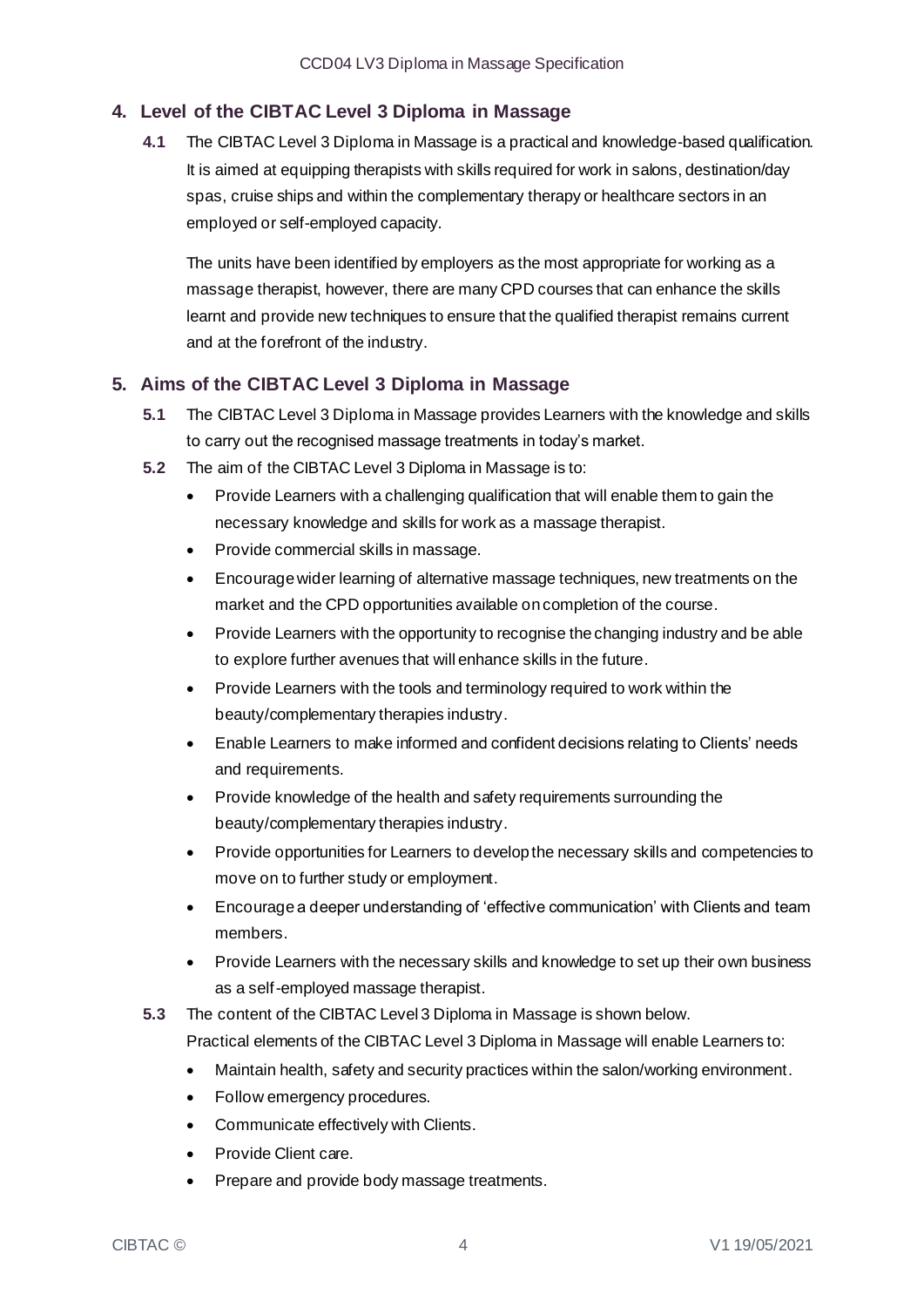Knowledge elements for the CIBTAC Level 3 Diploma in Massage will enable Learners to:

- Understand the requirements for monitoring health and safety within the salon.
- Understand the organisation of the body.
- Understand the anatomy, physiology and pathology of the integumentary system, skeletal system, muscular system, nervous system, endocrine system, respiratory system, cardiovascular system, lymphatic system, digestive system, urinary system, sensory organs.
- Understand the requirements for providing massage treatments.
- Understand the principles and practice of complementary therapies.
- Understand business practice for complementary therapies.

#### <span id="page-4-0"></span>**6. Progression**

**6.1** CIBTAC's Level 3 Diploma in Massage is a natural progression from Level 2 beauty therapy qualifications and is required by most spas and salons within the industry.

Achievement of the CIBTAC Level 3 Diploma in Massage will also provide progression to the study of additional body work therapies at Level 3, the Level 4 Salon Management Diploma or the study of complementary therapy practices at Level 4 offered by CIBTAC and other awarding organisations regulated by Ofqual.

#### <span id="page-4-1"></span>**7. Structure of the CIBTAC Level 3 Diploma in Massage**

- **7.1** The CIBTAC Level 3 Diploma in Massage is made up from 4 mandatory units.
- **7.2** The Core (mandatory) units are as follows:

| <b>Qualification title</b>                        | <b>QAN</b> | Qualification     | <b>Level</b> | <b>Pre-requisites</b> |            |
|---------------------------------------------------|------------|-------------------|--------------|-----------------------|------------|
|                                                   | number     | code              |              |                       |            |
| CIBTAC Level 3 Diploma in Massage                 | 600/5671/X | CCD <sub>04</sub> | 3            | None required         |            |
| <b>Mandatory units</b>                            | <b>UAN</b> | <b>Unit code</b>  | Level        | <b>Credit</b>         | <b>GLH</b> |
|                                                   | number     |                   |              | value                 |            |
| Provide massage for complementary therapies       | T/507/9217 | P <sub>137</sub>  | 3            | 19                    | 112        |
| Principles and practice for complementary         | K/616/4906 | T <sub>121</sub>  | 3            | 10                    | 30         |
| therapies                                         |            |                   |              |                       |            |
| Business practice for the complementary therapist | T/507/8908 | T <sub>122</sub>  | 3            | 12                    | 60         |
| Knowledge of anatomy, physiology and pathology    | J/615/6053 | T118              | 3            | 15                    | 110        |
| for complementary therapies                       |            |                   |              |                       |            |
|                                                   |            |                   |              | 56                    | 312        |
|                                                   | 560        |                   |              |                       |            |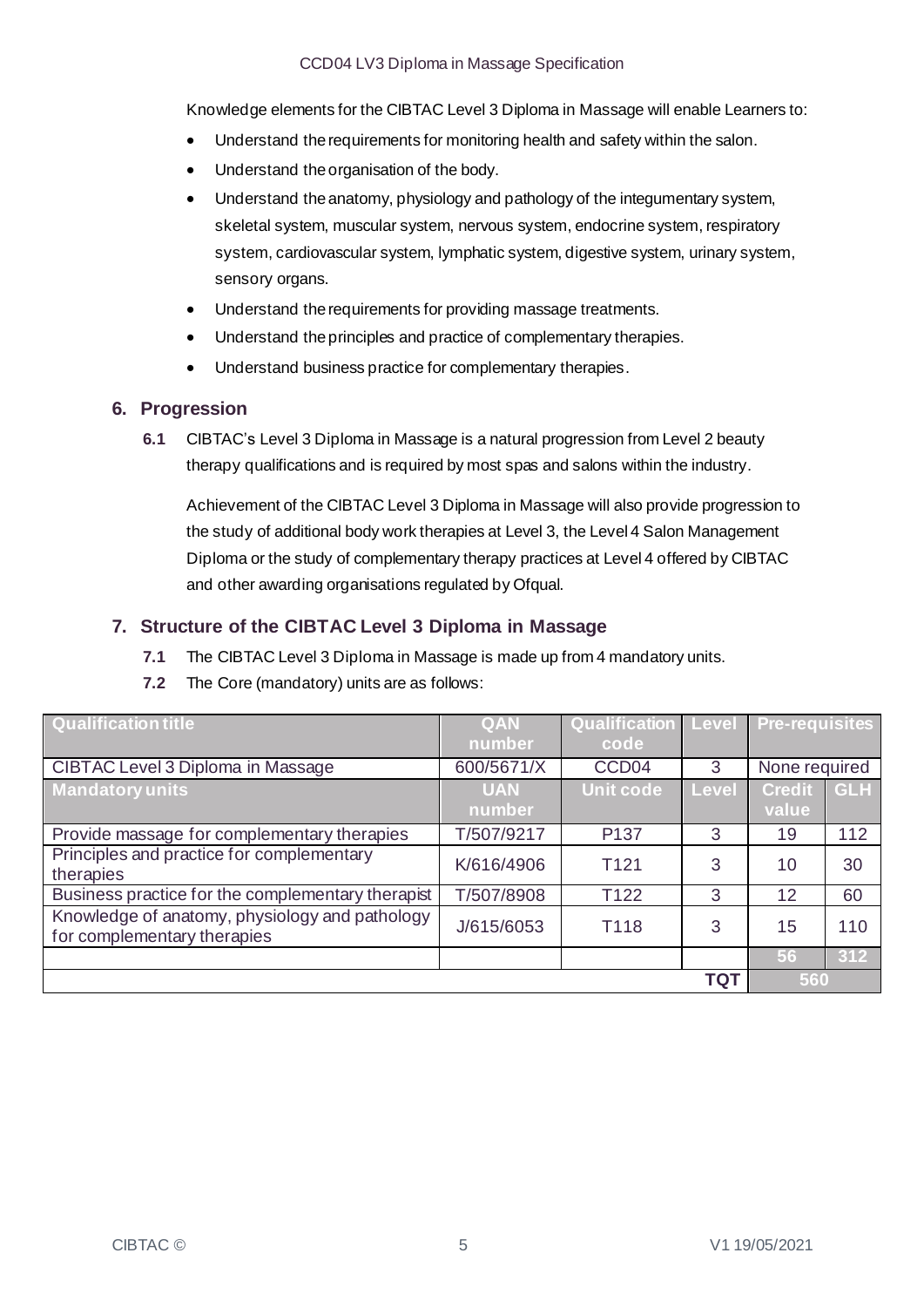#### Ofqual defines GH and QT as:

#### Guided Learning (GL)

Guided Learning is 'the activity of a Learner in being taught or instructed by – or otherwise participating in education or training under the immediate guidance or supervision of – a Lecturer, Supervisor, Tutor or other appropriate provider of education or training'. This includes 'the activity of being assessed if the assessment takes place under the immediate guidance or supervision of a Lecturer, Supervisor, Tutor or other appropriate provider of education or training'.

#### Total Qualification Time (TQT)

Total Qualification Time is the number of notional hours which represents an estimate of the total amount of time that could reasonably be expected to be required in order for a Learner to achieve and demonstrate the achievement of the level of attainment necessary for the award of the qualification.

#### <span id="page-5-0"></span>**8. Strategy for Delivery**

- **8.1** The strategy for delivery of the units that make up the CIBTAC Level 3 Diploma in Massage is based upon a combination of theory and practical sessions.
- **8.2** The delivery of the programme may vary according to the Centre and may be delivered in any format that supports the Total Qualification Time (TQT) of 560 hours. This may include training workshops or seminars, e-learning, distance learning or self-study. The CIBTAC Level 3 Diploma in Massage has a total minimum number of 312 guided learning hours (GLH). These hours must take place during simultaneous contact between Tutor and Learner.
- **8.3** To develop commercial competence you must carry out treatments in Realistic Working Environments (RWE) involving paying Clients.

# <span id="page-5-1"></span>**9. Assessment Strategy**

- **9.1** CIBTAC qualifications are assessed externally by practical examinations and Multiple Choice Theory papers.
- **9.2** The assessment methodology consists of 2 parts, namely:

**Part 1** will consist of a Multiple Choice Theory examination paper. The features of the MCQ test are:

- The formats of MCQs will be determined by the domain of learning (Knowledge, Understanding, and Application) on which the Learner is to be assessed.
- The MCQ paper will consist of 90 questions covering the mandatory and chosen optional units.
- Each MCQ paper will be composed of MCQs with 1 correct answer and 3 distractors.
- Results of the MCQ assessment will be made available to Centres within 6 weeks following the exam date.
- Learners will be required to gain a minimum of 60% in each unit to pass.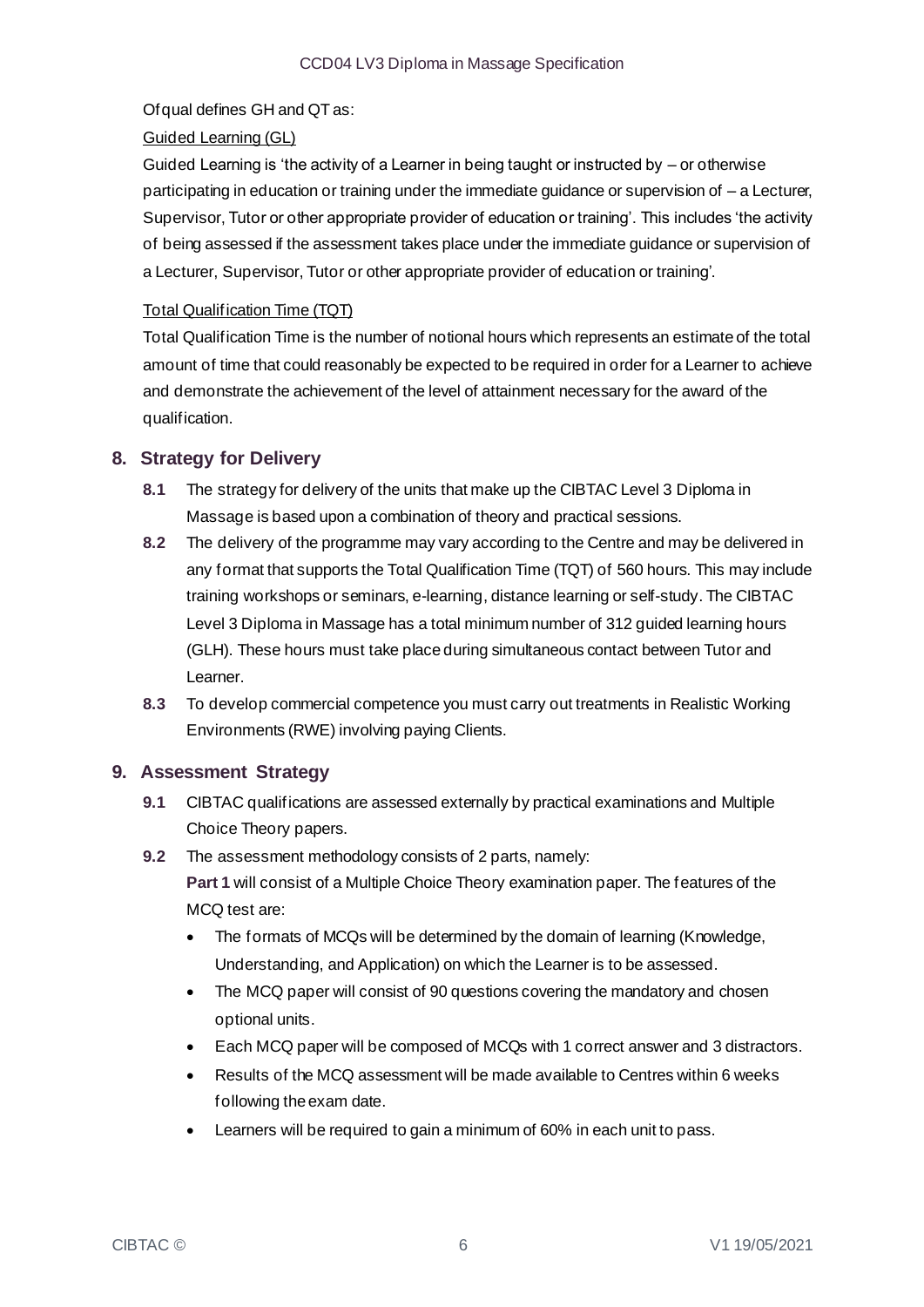**Part 2**, the practical is a synoptic assessment carried out by a CIBTAC Examiner. The features of the practical examination are:

- The mandatory units of this qualification have a practical exam time of 1 hour 10 minutes.
- Within the practical observation the Examiner will observe the consultation, Client care, health and safety and appearance. Marks will be awarded for all these areas.
- Some areas require minimum marks to be achieved. Failure to achieve the minimum will result in failure of the unit and this may need to be retaken at another date.
- The pass mark for the practical is 60% for each unit.
- **9.3** The Learner will need to pass all MCQ papers, practical examination and case studies to achieve the full CIBTAC Level 3 Diploma in Massage.
- **9.4** In preparation for this exam Learners must successfully complete range sheets and log sheets for each unit. These are internally assessed. The evidence of these assessments must be captured within portfolios.

**Portfolios**:

- The Learner will be expected to complete a portfolio containing each unit of the Diploma.
- Each portfolio will require the completion of a number of treatments. The number of treatments required for achievement of the portfolio varies from unit to unit, which are outlined in each unit in the syllabus. Each treatment will cover the minimum delivery of specific treatments within the unit.
- Each treatment plan must contain information which is outlined in the assessment methodology section of the unit.
- Case Study: A minimum of 50 treatments must be evidenced. The Learner must treat a minimum of 6 people a minimum of 3 times each. These repeat treatments (or case studies) should be used for a base to apply reflective practice. The remaining treatments may be individual treatments or further case studies. **Assignment**:
- This applies only to Units T121: Principles and practice for complementary therapies, T122: Business practice for the complementary therapist, P137: Provide body massage for complementary therapies and T118: Knowledge of anatomy, physiology and pathology for complementary therapies.
- The assignments will be set by CIBTAC and marked by the Centre.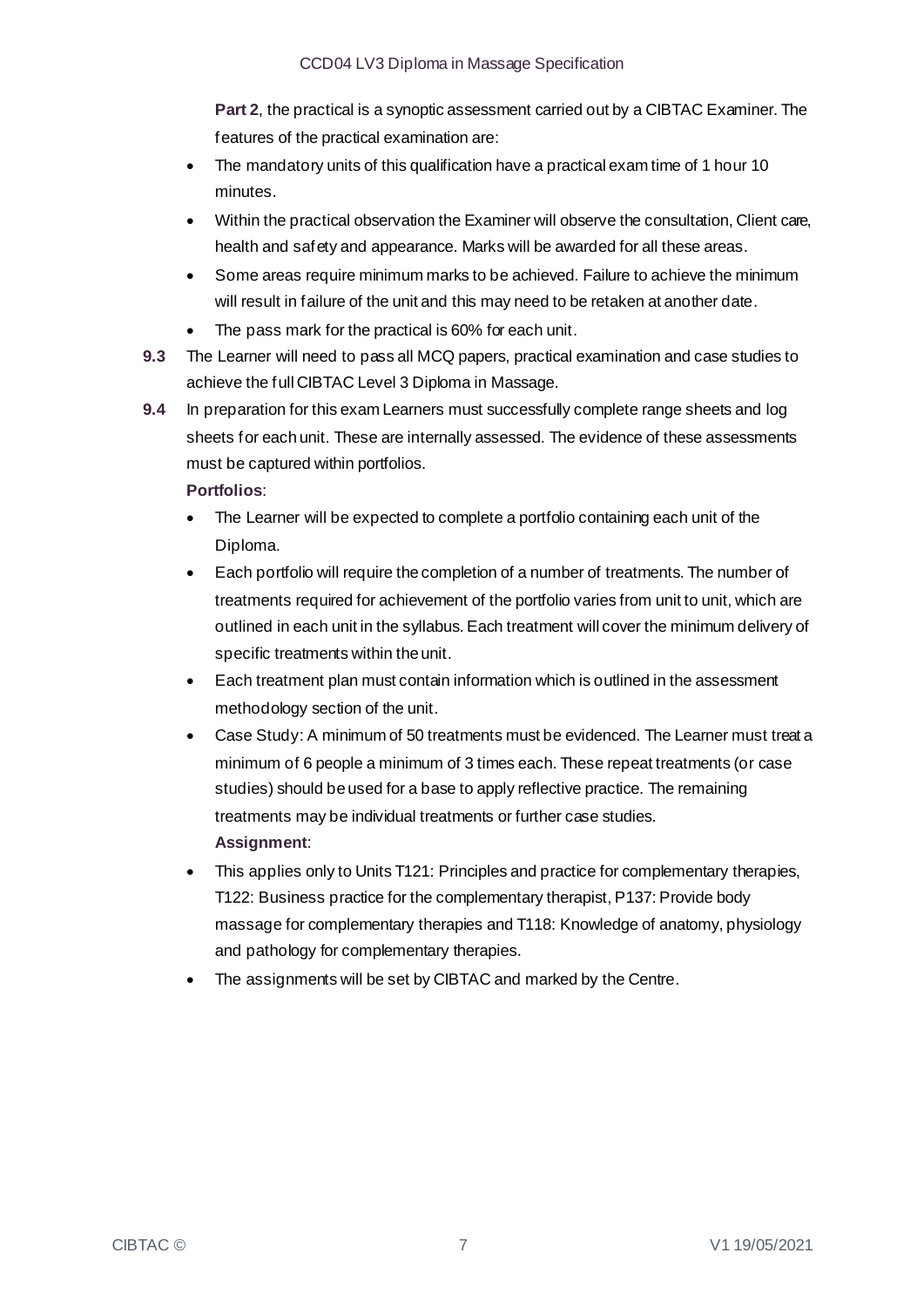# <span id="page-7-0"></span>**10. Grading Scheme**

To gain a qualification all units must be passed or achieved. Portfolio only units will be designated "achieved" or "not achieved". Externally assessed units will be graded, the grades given will encompass both written and practical examinations and will be awarded as shown below. The overall grade for the qualification will be determined by the grades achieved for all units carrying an external assessment. The qualification grade is the lowest unit grade. The unit grade is the lowest of the theory and practical grade (where both forms of assessment take place). To receive a pass, all portfolio-only units must be achieved and all externally examined units must receive a pass score. To receive a merit all externally examined units must have received at least a merit score. To receive a distinction, all externally examined units must have received at least a distinction score.

| Grade              | <b>Mark range</b>      |
|--------------------|------------------------|
| <b>Distinction</b> | Marks of 85% and above |
| Merit              | Marks of 75% - 84%     |
| Pass               | Marks of 60% - 74%     |
| Fail               | Marks of 59% and below |

# <span id="page-7-1"></span>**11. Initial Assessment and Introduction**

Approved Centres will need to undertake an initial assessment of each Learner prior to the start of their programme to make sure that the level and type of qualification is appropriate. The initial assessment should identify any specific needs that the Learner may have and the support and guidance they will require when working towards the achievement of their qualification. CIBTAC recommends that Learners undertake a relevant induction programme to familiarise them with the requirements of the qualification they will be undertaking, their responsibilities as Learners and the responsibilities of the approved Centre. A learning contract or professional development plan may be useful in this respect.

# <span id="page-7-2"></span>**12. Entry Requirements**

- **12.1** Learners should either be working in or aspiring to join the Beauty or Complementary Therapies Industries if possible. They should ideally have:
	- A good general education, including GCSE Mathematics and English, A\* C. This may also include achievement of Functional Skills or Essential Skills in Mathematics and English.

# <span id="page-7-3"></span>**13. Accreditation of Recognised Prior Learning (RPL)**

- **13.1** Approved Centres should provide appropriate advice and guidance to Learners seeking exemptions as a result of prior learning.
- **13.2** Each Learner is responsible for preparing each case of RPL.
- **13.3** The Head of Training at the Centre is responsible for providing the outcome in writing to each Learner. Each claim should be verified by a CIBTAC Examiner or the CIBTAC Education Development Officer.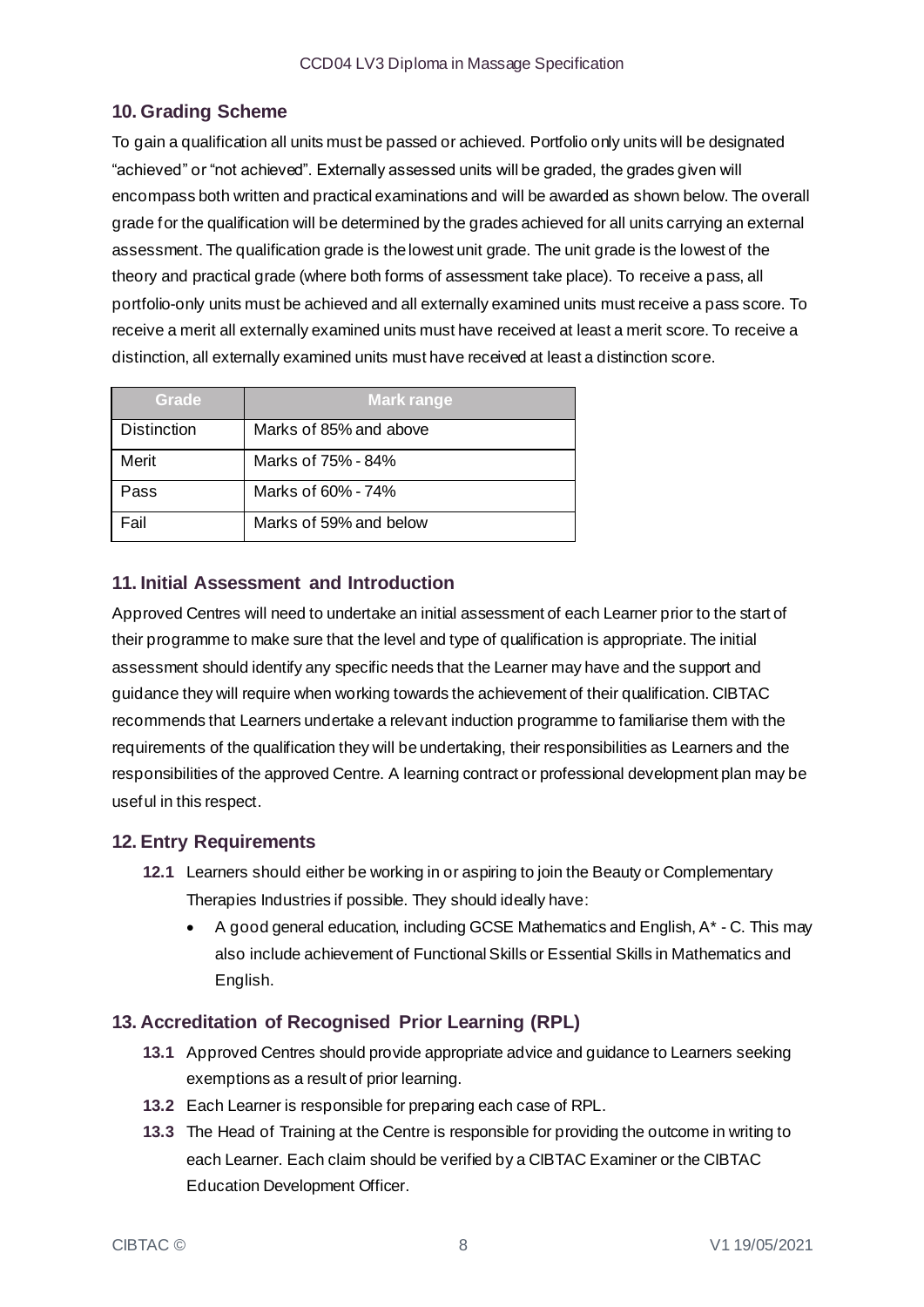# <span id="page-8-0"></span>**14. Qualification Time Constraints**

- **14.1** CIBTAC offers a lifetime registration fee. Learners are allocated a Unique CIBTAC ID and this will appear on all certificates.
- **14.2** Learners have 3 years to complete a full qualification, subject to it being offered by an approved Centre; however it is normally anticipated that the CIBTAC Level 3 Diploma in Massage will be completed within one academic year. Learners may complete the qualification more quickly subject to the assessments being made available by the approved Centre.
- **14.3** Learners are permitted to sit 2 re-sits in unsuccessful units in the 2 years following the initial exam. If they are still unsuccessful after that, the Learner must re-register for these units and complete the course of study again, before sitting the complete examination. This applies to both practical and theory aspects. A unit certificate will be provided for all successfully completed units.

#### <span id="page-8-1"></span>**15. Centre Requirements**

- **15.1** Only approved Centres may offer CIBTAC qualifications. Centres must apply for approval to become a recognised approved Centre. Full details are available from CIBTAC. The approval process will determine whether the Centre:
	- Meets the approval criteria; and,
	- Has the expertise and resources to offer the levels of qualifications to be delivered.
- **15.2** Approved Centres must meet a set of criteria defined by CIBTAC that meet the appropriate Ofqual General Conditions of Recognition (condition C). These include:
	- Recognised quality assurance procedures.
	- Appropriately qualified tutors for the particular programmes.
	- A nominated Centre co-ordinator.
	- Suitable teaching and learning facilities.
	- Secure assessment facilities.
	- Secure information management systems that meet the requirements of the Data Protection Act.

# <span id="page-8-2"></span>**16. Certification**

A Qualification Certificate and Unit Certificate for the CIBTAC Level 3 Diploma in Massage will be awarded to Learners who have successfully completed the 4 core (mandatory) units from the qualification structure.

# <span id="page-8-3"></span>**17. The CIBTAC Level 3 Diploma in Massage Syllabus**

- **17.1** There are 4 key areas within the programme of learning within which the syllabus is contextualised specifically for the beauty/complementary industry, which are:
	- Provide body massage complementary treatments.
	- Principles and practice for complementary therapies.
	- Business practice for the complementary therapist.
	- Anatomy, physiology and pathology.